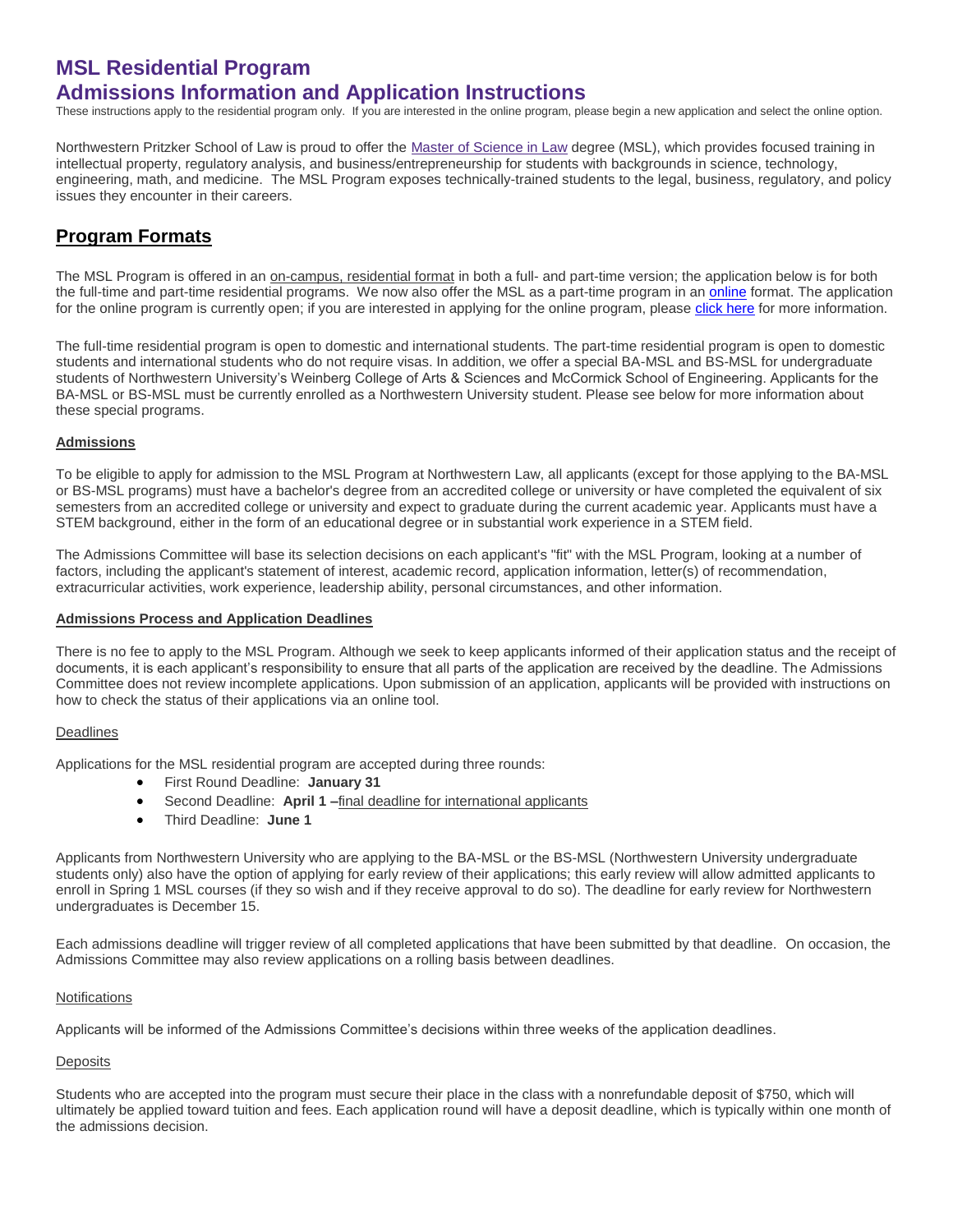## **Deferrals**

Admitted students may request a deferral from the Admissions Committee by submitting a written statement explaining the reason for the request. Deferral decisions are in the sole discretion of the Admissions Committee; good cause must be shown before a deferral will be granted. To effectuate a deferral, the admitted student must submit a nonrefundable deposit of \$750, which will ultimately be applied toward tuition and fees. A subsequent, additional nonrefundable deposit of \$750 (also applied to tuition and fees) will be required during the admissions cycle leading up to the year of the student's actual enrollment in the MSL Program.

## **Tuition**

Tuition information is available [here.](http://www.law.northwestern.edu/admissions/tuitionaid/tuition/) Applicants should expect a modest tuition increase each year.

## **The MSL Application Process**

The MSL application requires a number of different parts, and these parts vary depending on whether the applicant is a domestic or international student, and whether the applicant is applying to the general MSL Program or to one of the special Northwestern programs (BA-MSL or BS-MSL).

### Application Components

All applicants must submit the following items:

- Online Application
- Statement of Interest
- One Letter of Recommendation
- Current Resume or Curriculum Vitae
- Transcript from each university attended\* (undergraduate and graduate)

*\* Please note: Transcripts submitted as part of the application, may be copies, or screenshots of online transcripts. If admitted, students will need to submit official transcripts prior to enrolling.*

In addition, applicants may be asked to submit an online interview (via the Kira platform).

Applicants are free to submit additional optional information, including:

- Unofficial standardized test score reports (GMAT, GRE, LSAT, or MCAT)
- Additional letters of recommendation

Northwestern University BA-MSL and BS-MSL applicants must submit:

- One additional letter of recommendation
- International applicants must submit:
	- **•** TOEFL/IELTS score or a TOEFL/IELTS waiver request

### Statement of Interest

The Statement of Interest allows applicants to introduce themselves to the Admissions Committee. The statement should be 500- 800 words and it should include information addressing all three of the following topics (four if the applicant does not have a degree in a STEM subject):

- *Why you are interested in studying in the MSL Program.*
- *How your past academic and professional experiences prepare you to study in this particular program.*
- *How you hope to use the knowledge gained from the MSL Program to achieve your career goals.*
- *If you do not have a degree in a STEM field, please explain your STEM background and/or professional experience in a STEM field.*

# Letter of Recommendation

The recommender should be a previous or current professor or employer, or another person familiar with the applicant's qualifications for the MSL Program. (Note: Applicants should not use family members, friends, or peer-level colleagues as recommenders.) The process for obtaining a recommendation is as follows:

- 1. Identify a recommender;
- 2. Let the recommender know you would like them to serve as a recommender and obtain their agreement;

3. After steps #1 and 2 are completed, provide the recommender's contact information on the online application form. Once the applicant adds the recommender's contact information to the online form, the MSL application system will send an email to the recommender, along with a link and instructions for how to upload the recommendation to the applicant's file. This email must go directly to the recommender; applicants should not send the email to themselves and then forward it to the recommender. Since you do not have direct control over when the letter of recommendation is submitted, please be sure to request your letter as early in the application process as possible.

### Resume / Curriculum Vitae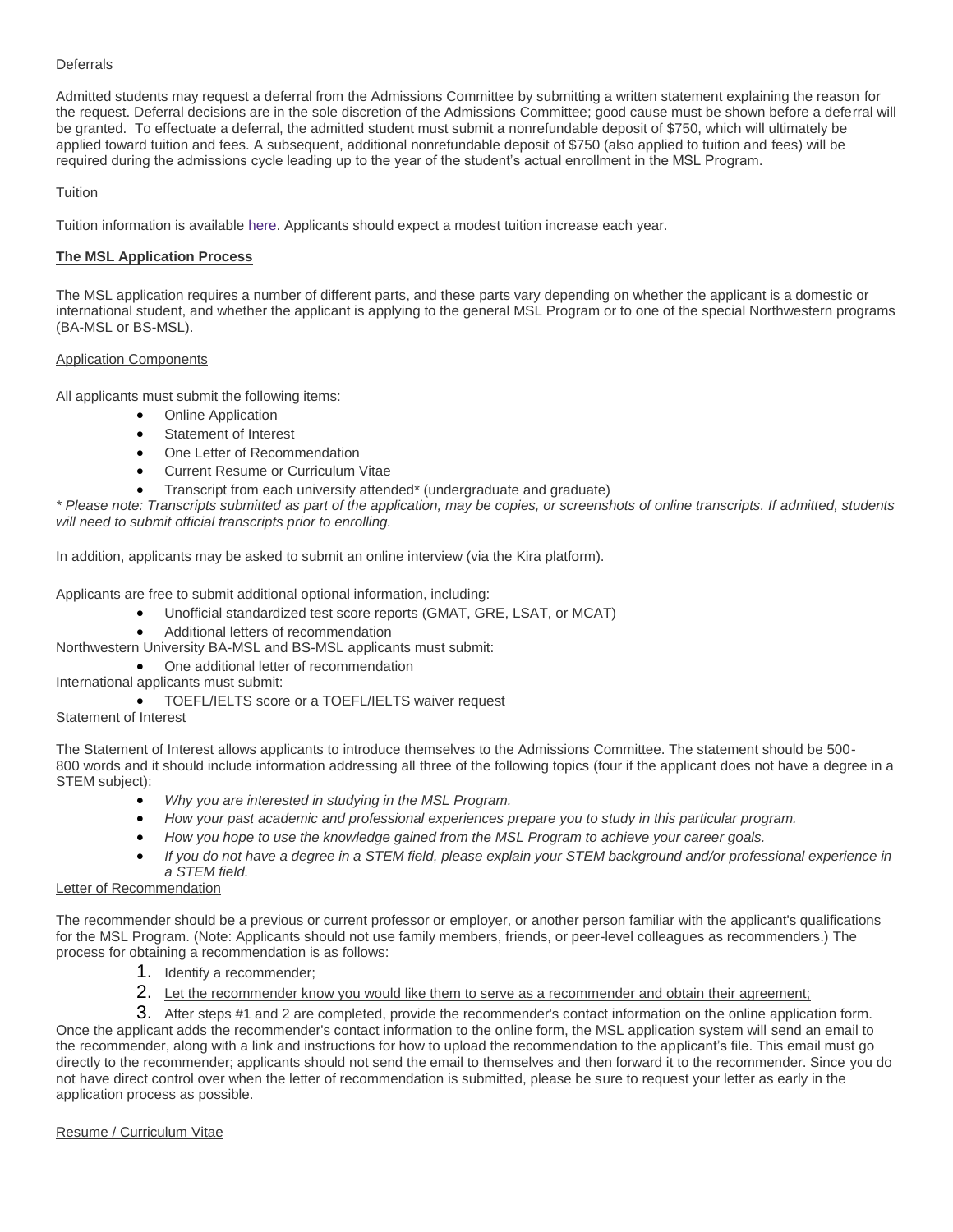A description of prior employment and education, as well as achievements and publications, should be included in a 1-2 page resume/CV written in English.

#### Standardized Test Scores and Other Optional Information

While students are not required to take or submit a standardized test to apply for the MSL Program (apart from TOEFL or IELTS for international students; see below), applicants are free to submit standardized test scores as part of their applications. Test scores – such as one of more of the GMAT, GRE, LSAT, and MCAT – often help to flesh out or fortify an application.

### **Transcripts**

Applicants should upload an unofficial copy of all undergraduate and graduate transcripts to their application. In most cases, unofficial copies of transcripts will be sufficient for the Admissions Committee to review a file; in cases where the unofficial transcripts are not sufficient, the Admissions Committee will request official transcripts. Prior to enrollment, all students must arrange to submit official, sealed copies of undergraduate and graduate transcripts to the Admissions Office.

Please note: Admitted domestic and international applicants who have received an undergraduate or graduate degree from an institution outside of the US (including its territories and Canada) must also provide an outside evaluation of their transcripts from the [World Education Services](https://urldefense.proofpoint.com/v2/url?u=http-3A__www.wes.org_&d=DwMFaQ&c=yHlS04HhBraes5BQ9ueu5zKhE7rtNXt_d012z2PA6ws&r=mHp2LQaSDiTNZpIPXlrfQebaKw5JtjYh1Lkrn8z-VALiQMptthp5Y-IIESQKkKiL&m=PTZYa1tMkWS-2v7FKVJVFOgx_hHhVVMbIB92L7Nst4E&s=LdsMps6k85Egr4L3BMh3OZVsZMu3NWcypoj84jTxv04&e=) (WES), a credential evaluation services that authenticates foreign transcripts. Admitted students must submit the [WES ICAP package,](https://urldefense.proofpoint.com/v2/url?u=http-3A__www.wes.org_fees_icap.asp&d=DwMFaQ&c=yHlS04HhBraes5BQ9ueu5zKhE7rtNXt_d012z2PA6ws&r=mHp2LQaSDiTNZpIPXlrfQebaKw5JtjYh1Lkrn8z-VALiQMptthp5Y-IIESQKkKiL&m=PTZYa1tMkWS-2v7FKVJVFOgx_hHhVVMbIB92L7Nst4E&s=lKdBUC47gSqqeaGQYuiEFr9yCMeZSZUuHk-od7O2qec&e=) and select the "course by course" evaluation option. The WES evaluation must be received within one month of the applicable deposit deadline or prior to completing the visa application paperwork for international students who require a visa. We encourage applicants who have studied outside the U.S. to begin the WES process early, so as to expedite the application/admissions/enrollment process. For more information, visit [www.wes.org;](http://wes.org/) check the "Required Documents" information specific to your country of study.

### English Language Proficiency

Students in the MSL Program must have a high level of English language aptitude; the Admissions Committee relies on a test of English proficiency for students who are not native speakers of English. International applicants to the program who do not have English as their native language are required to submit an official TOEFL or IELTS test score by the application deadline; the minimum acceptable TOEFL score is 100 and the minimum IELTS score is 7.0.

The English proficiency examination should be taken no later than February 15, 2019. Applicants should request to have an official copy of their scores sent by ETS (TOEFL) or IELTS directly to the Northwestern Law Admissions Office – the Law School's code is 1565. The Law School will accept scores up to two years after the test date. For further information about the TOEFL examination, contact the [Educational Testing Service.](https://www.ets.org/toefl/contact/region1)

Applicants who do not receive the minimum score on the English language proficiency test may request an evaluative interview from the Admissions Committee. Interviews are allowed at the discretion of the Admissions Committee in cases where the test score may not be indicative of the applicant's ability. Students who wish to pursue this option should complete the [evaluative interview request](https://apply.law.northwestern.edu/register/?id=38db32ab-512c-4ae2-b884-6531db1e34a0)  [form.](https://apply.law.northwestern.edu/register/?id=38db32ab-512c-4ae2-b884-6531db1e34a0)

The English language proficiency requirement may be waived if (1) the applicant has completed an undergraduate or graduate degree at an institution where the language of instruction is English or (2) in exceptional circumstances, such as previous exposure to English language, and after an evaluative interview. To apply for a waiver of the English proficiency examination requirement, applicants should submit the [TOEFL / IELTS Waiver Request Form](https://apply.law.northwestern.edu/register/MSLlanguagewaiver). The Admissions Committee will grant waivers on a case-by-case basis, at its sole discretion.

International applicants for the Weinberg College of Arts and Sciences BA-MSL or McCormick School of Engineering BS-MSL Program are automatically granted a TOEFL / IELTS waiver and do not need to submit proof of English proficiency.

The Law School has an English as a Second Language Program (ESL) to help students improve their English language skills and, more generally, to assist students with the challenges of being advanced English-language learners at a U.S. law school. In addition, many MSL students choose to attend the Legal English and Foundations Program [\(LEAF\)](http://www.law.northwestern.edu/law-school-life/studentservices/intlprograms/legalenglish/) in the summer before they begin the MSL Program.

#### **Visa Requirements**

Applicants who require a visa (F-1 or J-1) to study in the United States may request a certificate of eligibility from Northwestern University. To qualify for the I-20 or DS-2019, international students must be admitted to the MSL Program and must demonstrate their ability to fund one year of graduate study at the Law School. For additional information about visa options and federal regulations, please contact the [International Office](http://www.northwestern.edu/international/) at Northwestern University.

### **Scholarships**